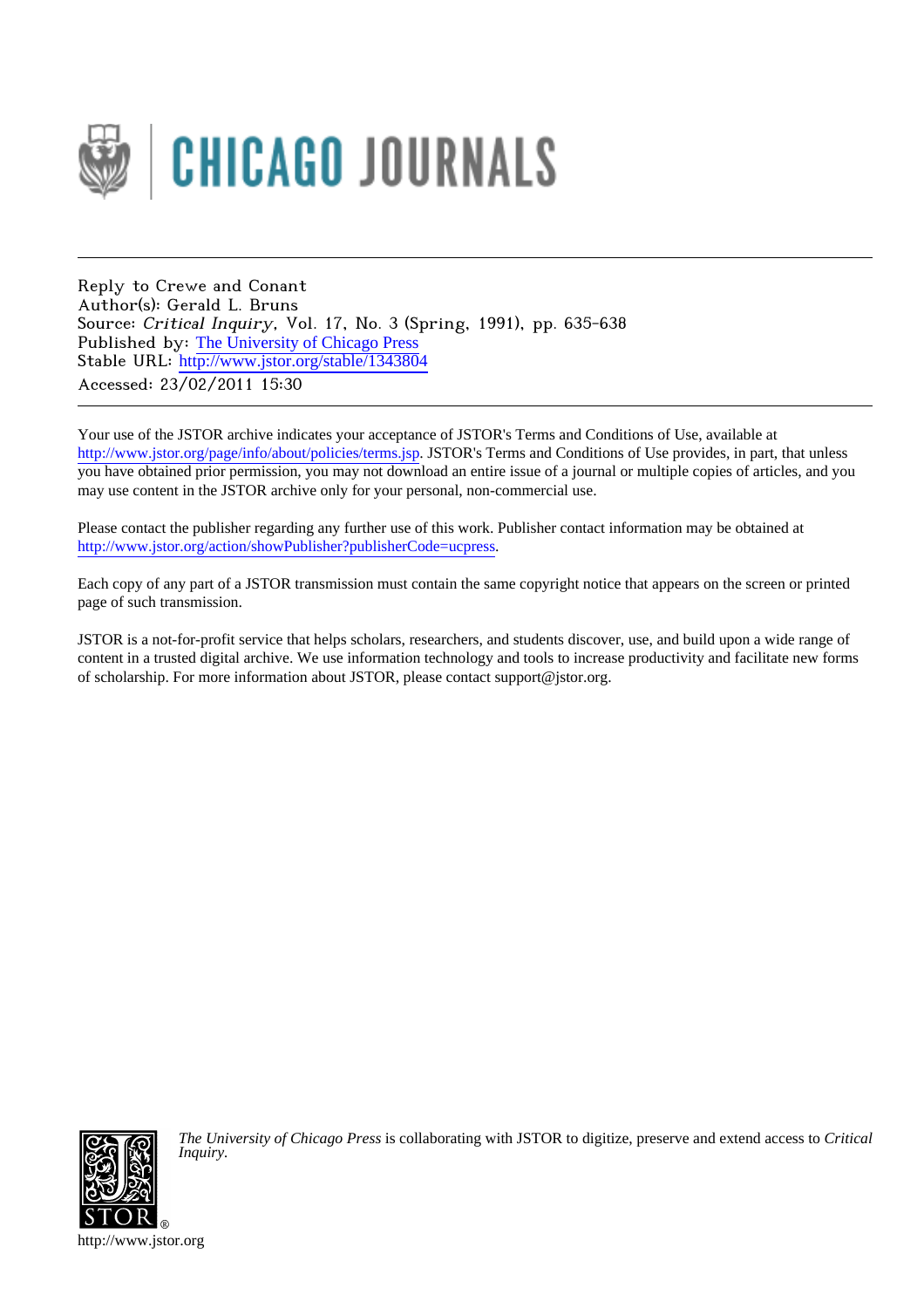## **Critical Response**

## **III**

## **Reply to Crewe and Conant**

**Gerald L. Bruns** 

**I am impressed by how angry Jonathan Crewe is, but I found his remarks confused and unclear and so I'm uncertain how to reply. Whatever the matter is, he wants "to forestall a sense of academic obligation on anyone's part (for example, on the part of students) to work back to Cavell through Bruns" (p. 612). God knows this might be a good idea, judging from what James Conant says.** 

**Conant's criticisms are directed at the section of my paper called "The Moral of Skepticism," which he cannot help wanting to rewrite, since he has a much more intimate grasp of Cavell's thinking than I have. I imagined myself on the outside of Cavell's texts, trying to characterize them in a certain way, not on the inside, giving an account of their genesis. Obviously my paper is neither philosophy nor literary criticism but a crossdressing of the two that is bound to make someone like Crewe bite his teeth. I appreciate Conant's forbearance.** 

**Conant is certainly right to complain that I didn't stop to get things clear, as for example about material-object versus other-minds skepticism. I did think, evidently mistakenly, that I had it right when I said that what Othello wants is to experience Desdemona's self-experience, that is, he**  wants to get inside of her—inside of her mind, if it makes sense to put it **that way. No one thinks the problem with desks and chairs is that we can't get inside of them. And certainly I take Conant's point that Cavell is not to be thought of as promoting skepticism. It is odd, isn't it, to think of "living one's skepticism" as if it meant practicing it, as if skepticism could be a form of life. Imagine a culture of skeptics where realists are self-refuting! I** 

**Critical Inquiry 17 (Spring 1991)** 

**<sup>?1991</sup> by The University of Chicago. 0093-1896/91/1703-0001 \$01.00. All rights reserved.**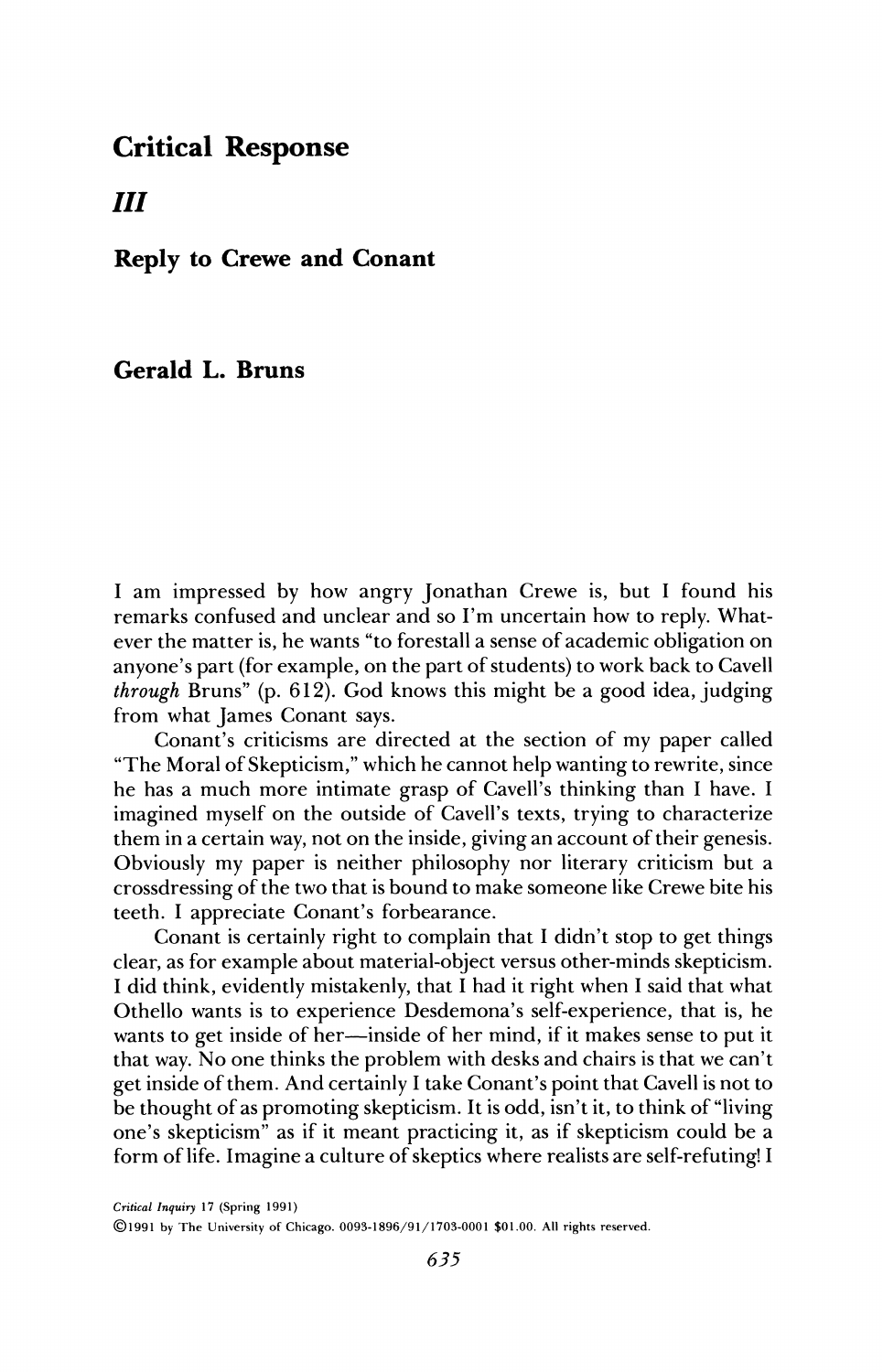**didn't think I was saying that Cavell endorses skepticism, only that if we try to refute it we will have missed its truth and may end up doing some violence in the bargain. And I understand that forgoing knowledge does not just mean accepting the limits of reason.** 

**My interests are far down the register from Conant's. What interests me is how skepticism and poetry seem obstacles to philosophy in roughly symmetrical ways. If we want to understand what poetry is, this is part of what we need to understand, but it's not easy to feel the force of the issue, partly of course because poetry is not just one thing. But, historically and theoretically, philosophy thinks it can't get itself started until it refutes the skeptic and banishes the poet. I thought maybe Cavell, at a certain point, could help me understand how these two philosophical actions are linked, although of course he does not suggest any link himself. The relation between skepticism and tragedy in Cavell's work is different from this. It's just that nowadays we've all been converted to some form of antifoundationalism, and this makes us want to say that skepticism and the old quarrel between philosophy and poetry are trivial or merely rhetorical topics. Cavell is an antifoundationalist who still seriously wonders about these things. Like Martin Heidegger, Jacques Derrida, and Emmanuel Levinas, but unlike Richard Rorty and most analytical philosophers whom I am able to read (Arthur Danto, Martha Nussbaum, a few others), Cavell is interested in what resists philosophy, or in what philosophy seems to exclude or repress in its desire for self-understanding. Madness, bodies, ordinary life-what else? Philosophy (and of course not just philosophy) defines these things by sealing itself off from them.** 

**To be sure, philosophy is not any one thing either, no more than poetry is. Conant says that by philosophy I mean the Continental tradition as against Anglo-American philosophers (whom Cavell addresses and to whom he holds himself accountable). Actually things are much worse than Conant imagines. What I had in mind was the picture of the philosopher (or whatever) in Immanuel Kant's "What Is Enlightenment?" Kant's enlightened person is disengaged from the world's discourses and so is able to adjudicate among them, correcting them where they go wrong, explaining their invincible ignorance. I think that, disclaimers aside, most philosophers on both sides of the Atlantic still see themselves in this picture. Of course no one champions Kant's idea so strenuously as Jiirgen Habermas, who thinks the task of the philosopher is to preside over the** 

**Gerald L. Bruns is William and Hazel White Professor of English and Comparative Literature at the University of Notre Dame. His most recent book is Heidegger's Estrangements: Language, Truth, and Poetry in the Later Writings (1989).**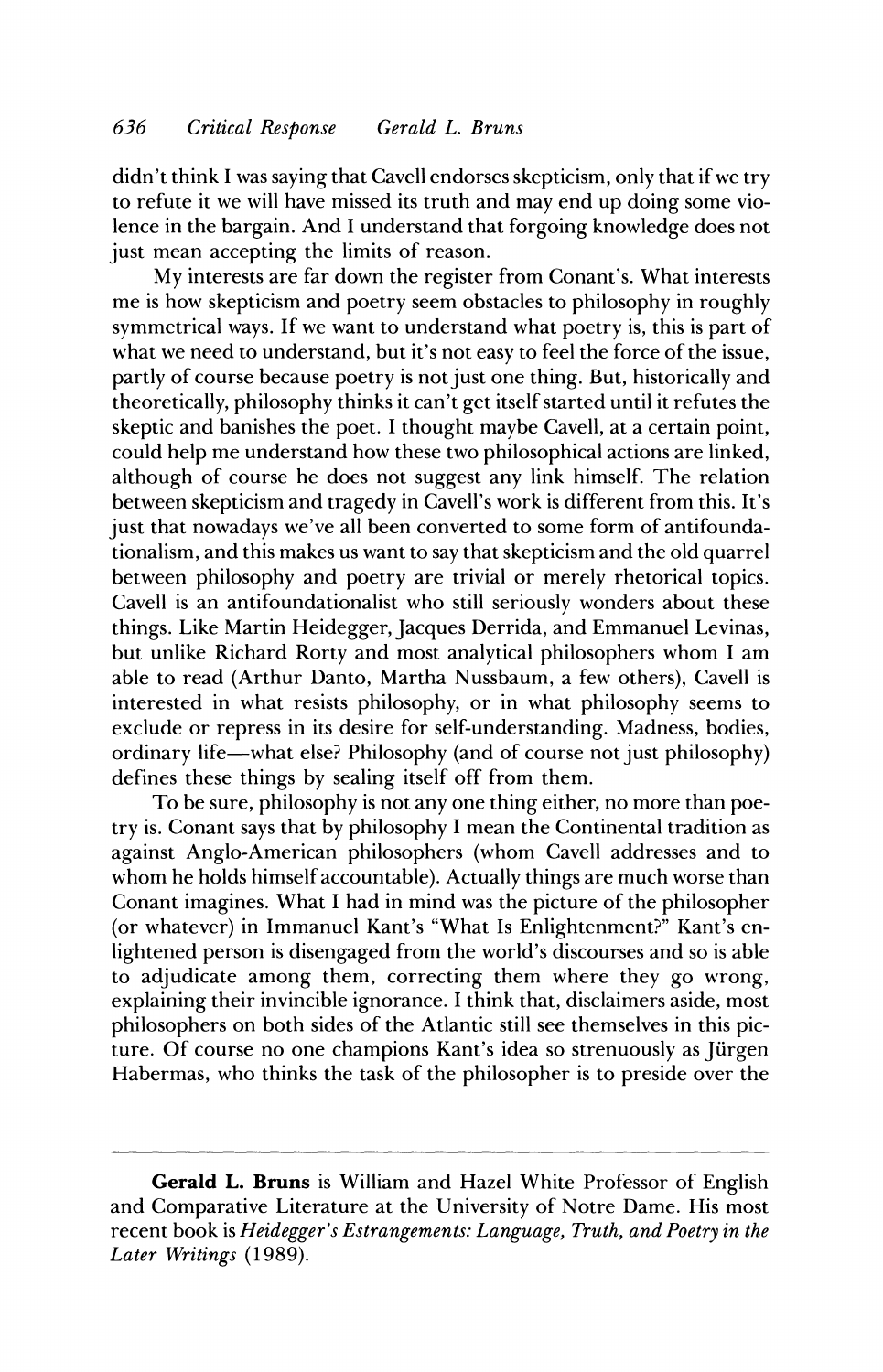**lifeworld, where he supervises, among other things, the rewriting of poetry in order to make it consistent with the ideal norms of communicative praxis. God help the world in which poetry is on the loose, leveling philosophy. Cavell sits elsewhere, more down-to-earth, since what occupies him is the special way in which the philosopher suffers from human separateness, both his or her own as well as others'. On reading Conant's attempt to control my damage I thought of W. V. O. Quine's radical translator and the incommensurability of conceptual schemes. Imagine the philosopher not as recording angel but as an anthropologist plunked down in the midst of alien cultures, some of which are appropriating him for their own magical purposes. This may be how it is now between philosophy and literary criticism.** 

**I can't resist a last try at the problem of limits. Of course there's a difference between acknowledging limits and acknowledging other people, but it might depend on the situation and how limits are embodied. This might not make much sense philosophically, but one likes to think about limits that aren't purely theoretical. One might think, for example, of**  René Descartes and his fascination with automatons. For him an automa**ton was something to watch. Naturally the big thing is to know how it works. A Cavellian version of this would have the automaton fixing me (Descartes) with its look, as if recognizing me.' I know there's nothing between us, but what was the meaning of the momentary fright the thing just gave me? That something was about to go out of control? Cavell might rephrase this: That I was about to be exposed? (To whom? To what? As what?) For a moment anyway I was connected to the thing differently, not as knowing. So there are limits and there are limits, or rather there is acknowledging a limit in the sense of accepting it, and then there is being exposed to it the way Lear is, having to respond to it, if only out of fear, that is, to act or suffer in consequence of the way suddenly it bears down like fate. What's Lear exposed to, anyway? Our relation to the world, supposing the world to be made of other people, is not one of knowing, nor (to be sure) is it one of not knowing, but our position with respect to it as knowing subjects is fragile in a different way from Kant's idea about how far reason extends. This says nothing so far about the fragility of the world, for, fearing the weakness of our position, what might we do to the world to secure ourselves against it? Admittedly I may be making Cavell sound more like Levinas than a student of his can bear.2 Understand that I am not glossing Cavell here but only trying to get at something he said.** 

**Or take the relation between philosophy and nonphilosophy. Of course we can't determine this relation conceptually. As someone might** 

**<sup>1.</sup> This is a travesty of my favorite section of Stanley Cavell, The Claim of Reason: Wittgenstein, Skepticism, Morality, and Tragedy (Oxford, 1979), pp. 411-18.** 

**<sup>2.</sup> On the relation between Levinas and Cavell, see Gerald L. Bruns, "Dialogue and the Truth of Skepticism," Religion and Literature 22 (Summer 1990): 85-91.**